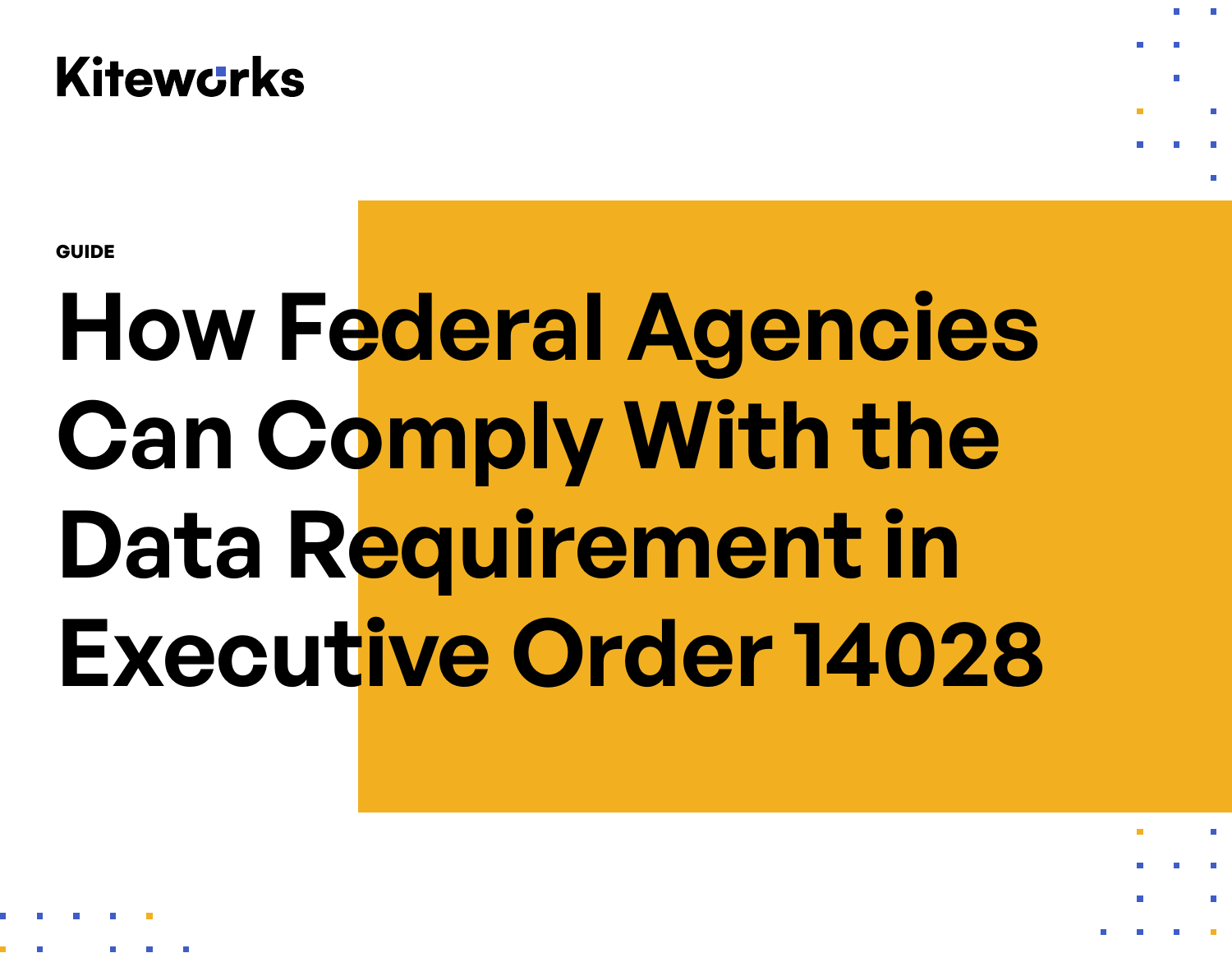#### **GUIDE How Federal Agencies Can Comply With the Data Requirement in Executive Order 14028**

## **Building on Executive Order 14028 To Improve the Nation's Cybersecurity**

In response to cyberattacks becoming increasingly more complex over the past couple years, the U.S. White House issued an Executive Order (EO 14028) in May 2021—*Improving the Nation's Cybersecurity*—requiring federal agencies to ask their suppliers to provide software bill of materials (SBOMs). Further clarification was provided in September 2021 when the Office of Management and Budget (OMB) and the Cybersecurity and Infrastructure Security Agency (CISA) released three draft guidance documents on a zero-trust strategy.

Additional detail was added to the draft documents from September with the release of a new memorandum from the White House on January 26, 2022. The premise of the memorandum is that perimeter-based security defenses are no longer sufficient to protect critical systems and data. The actions spelled out in the memorandum are meant to help agencies accelerate their transition to zero trust. The premise of a zero-trust model is that "no actor, system, network, or service operating outside or within the security perimeter is trusted." Federal agencies must move from a verify-once-at-the-perimeter cybersecurity approach to continual verification of each user, device, application, and transaction.<sup>1</sup>

### **Tracking and Controlling Sensitive Data**

Governance and protection of sensitive content is referenced throughout the almost 30-page memorandum. The zero-trust strategy depicted therein assumes that agency systems are isolated from each other, and that network traffic flowing between and within them is reliably encrypted. The latter includes the direction that all data must be encrypted while in transit. The memorandum also assumes that security and data teams will work together "to develop data categories and security rules to automatically detect and ultimately block unauthorized access to sensitive information."

As part of the above process, the memorandum calls on security and data teams within and across federal agencies to categorize data based on protection needs—ultimately building a foundation to automatic security access rules. Further, access is based not only on who or what is accessing data but on the sensitivity of the data itself.

**"Tightening access controls will require agencies to leverage data from different sources to make intelligent decisions, such as analyzing device and user information to assess the security posture of all activity on agency systems."2**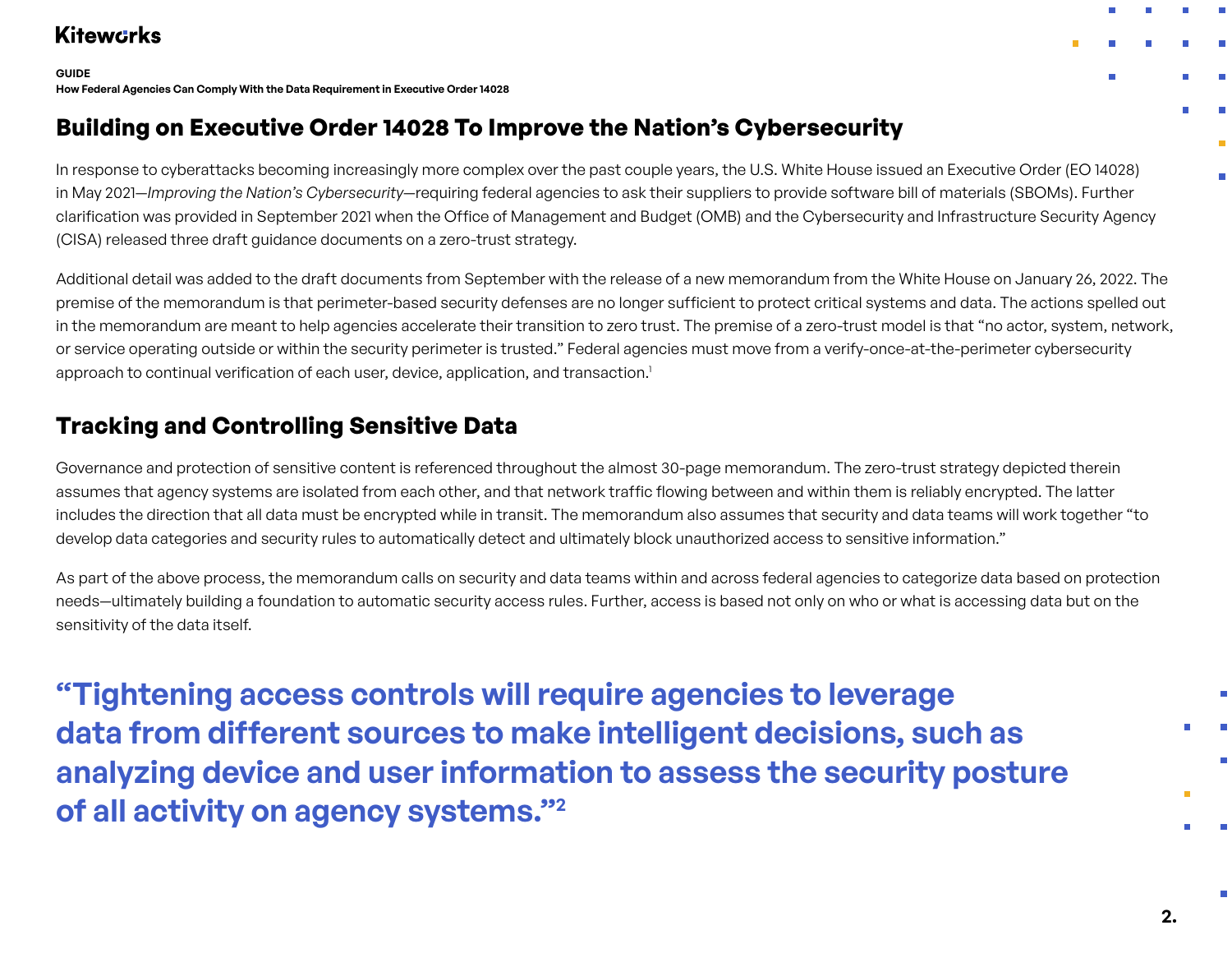#### **GUIDE**

#### **How Federal Agencies Can Comply With the Data Requirement in Executive Order 14028**

A critical starting point in protecting data requires centralized identity management systems that employ multi-factor authentication for staff, contractors, and partners. Multi-factor authentication must be applied at the application layer, not through network authentication. For sensitive content sent via email, encryption is mandated in the memorandum. Email encryption is particularly important for communications sent to third parties. Per the memorandum, "It remains challenging today to easily and reliably encrypt an email all of the way between any sender and any recipient. Unlike HTTP and DNS, there is not today a clear path forward guaranteeing that Federal emails are encrypted in transit, particularly for emails with external parties."3

Federal agencies are required to achieve specific zero-trust security goals by the end of fiscal year 2024. These goals encompass five areas with data as the fifth one (the other four are identity, devices, networks, and applications and workloads). Actions are broken into four categories (Table 1). The task mandate in the memorandum for data is to complete the following within 120 days:

| <b>Action Stipulated</b>                      |                                                                                                                                                                |
|-----------------------------------------------|----------------------------------------------------------------------------------------------------------------------------------------------------------------|
| <b>Develop Data Security Strategy</b>         | Federal Chief Data Officers and Chief Information Security Officers will create a joint committee to develop<br>a zero-trust data security guide for agencies. |
| <b>Automate Security Responses</b>            | Agencies must implement initial automation of data categorization and security responses, focusing on<br>tagging and managing access to sensitive documents.   |
| <b>Audit Access to Sensitive Data</b>         | Agencies must audit access to any data encrypted at rest in commercial cloud infrastructure.                                                                   |
| <b>Govern Logging and Information Sharing</b> | Agencies must work with CISA to implement comprehensive logging and information-sharing capabilities,<br>as described in OMB Memorandum M-21-31.4              |

Table 1. Actions stipulated in the January 26, 2022, memorandum around data.

**"Agency Chief Data Officers must work with key agency stakeholders to develop a set of initial categorizations for sensitive electronic documents within their enterprise, with the goal of automatically monitoring and potentially restricting how these documents are shared."5**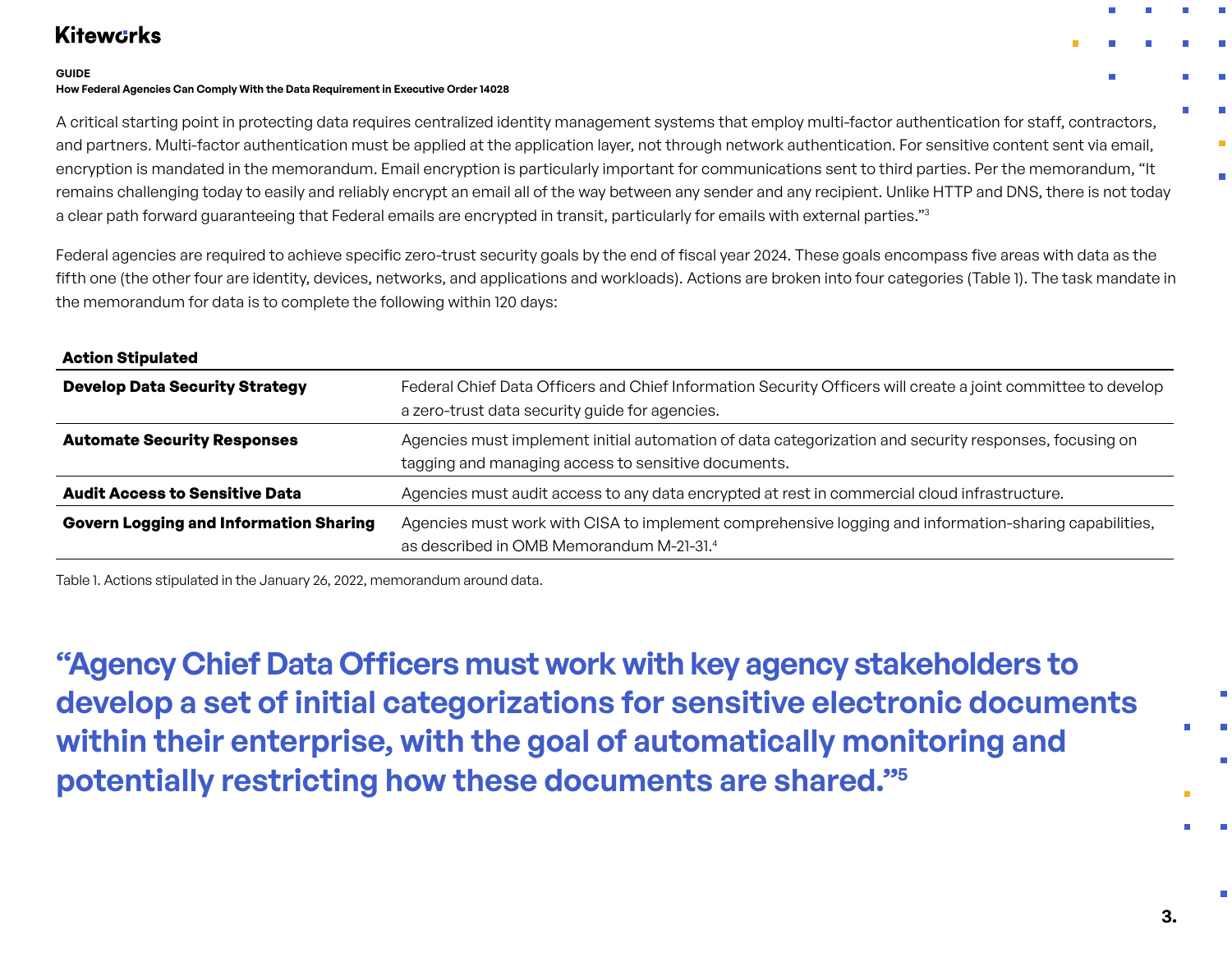**GUIDE How Federal Agencies Can Comply With the Data Requirement in Executive Order 14028**



The memorandum spells out four specific actions when it comes to data:

#### **1. Develop a Data Security Strategy**

While agencies inventory their datasets today, this does not comply with the requirements of a zero-trust approach. Part of the challenge is that data is loosely structured and dispersed and intermediate datasets exist principally to support the maintenance of other primary datasets. To address this issue, the memorandum authorizes the formation of a working group led by the OMB consisting of members from the Federal Chief Data Officer Council and the Federal Chief Information Security Officer Council. The working group will develop enterprise-specific data categories that are not addressed by existing federal categories.

#### **2. Automate Security Responses**

Automation of security monitoring and enforcement is a critical requirement throughout on-premises systems and cloud infrastructure. One objective of this directive is to avoid disruption to the daily work of users. Data categorization is to include the types of data being protected and who is accessing the data. Within 120 days of issuance of the memorandum, data categorizations need to be delineated; while they do not need "to be complete, they should be broad enough to be useful while being specific enough to be reliably accurate." In accordance with the memorandum, agencies are to automate the restriction of permissions for reviewing and sending sensitive content.

#### **3. Audit Access to Sensitive Data**

**AUDIT** Organizations are directed in EO 14028 to use encryption to protect data at rest. Per the memorandum, keys can be customer-managed or provider-managed, but for key management, any decryption attempts must be reliably logged by a separate system. The memorandum recommends that audit logs be combined with other sources of event data for more sophisticated approaches to security monitoring.

#### **4. Govern Access to Logging and Information Security**

The cybersecurity memorandum from last summer requires centralized access and visibility of information-sharing between agencies for the highestlevel security operations center (SOC) of each agency.<sup>6</sup> The objective is to accelerate incident response and investigative efforts. Included among the priorities is the need to implement integrity measures limiting access to and allowing cryptographic verification of logs and logging DNS requests made throughout their environment.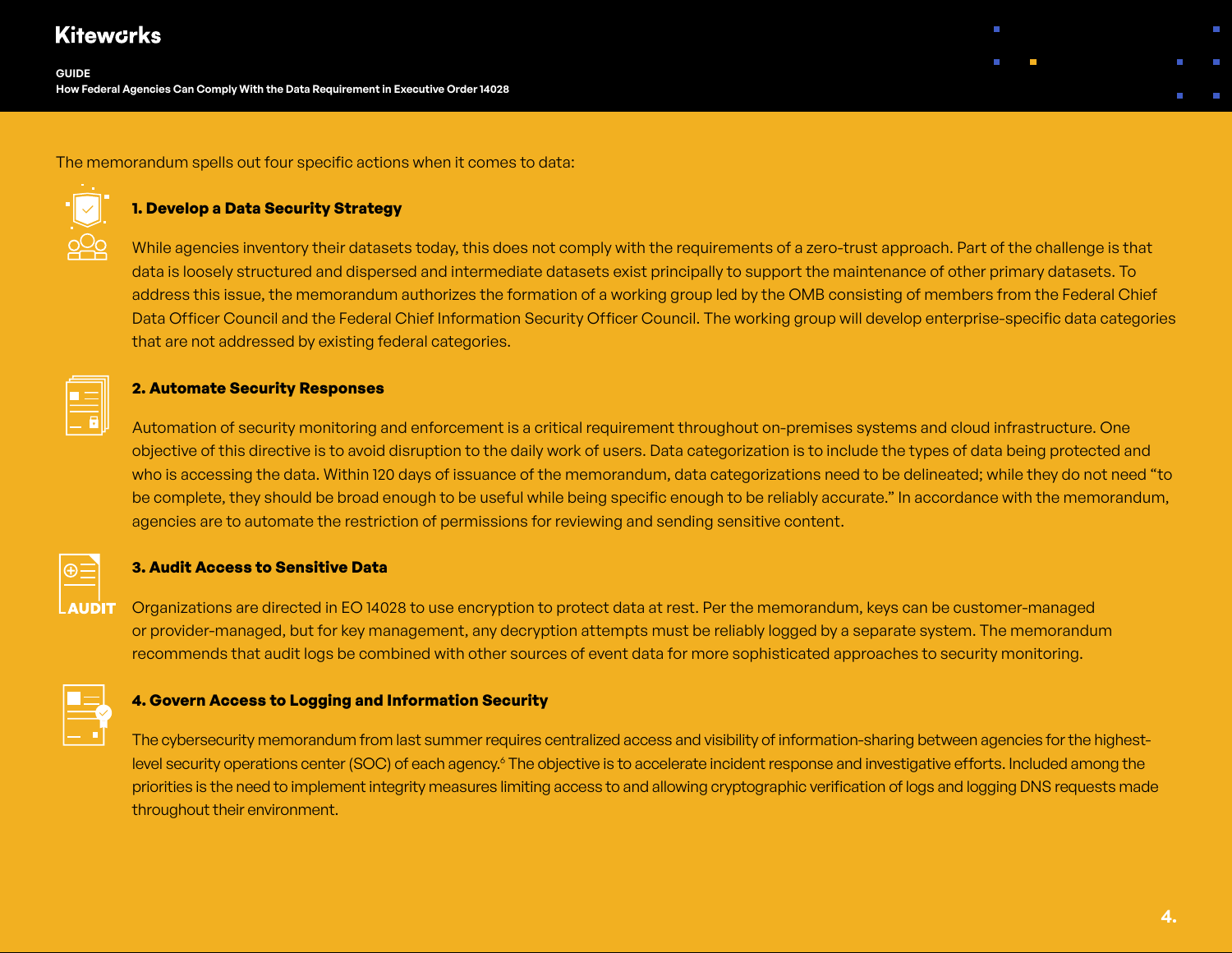#### **GUIDE**

**How Federal Agencies Can Comply With the Data Requirement in Executive Order 14028**

## **Using Kiteworks To Meet Memorandum Data Requirements**

Kiteworks' mission is to protect privacy and ensure compliance of all sensitive content sent via email, file share, automated file transfer, application programming interface (API), and web form through one platform. For federal agencies, they can unify, track, control, and secure sensitive content as it moves within, into, and out of their organizations using the Kiteworks platform. This continuous governance and security approach complies with zero-trust principles spelled out in the memorandum. Table 2 delineates how Kiteworks enables federal agencies to satisfy data-related requirements quickly and easily in the memorandum.

Kiteworks uses a defense-in-depth approach that includes a hardened appliance with all unnecessary services disabled, encryption in transit and at rest, FIPS 140-2 validation, built-in network and web application firewalls (WAFs), continuous data protection capabilities, antivirus, and integration with data loss prevention and advanced threat protection. It also uses key encryption hardening such as storing keys in a Keychain/Keystore wrapper and assigning each volume its own set of keys. Kiteworks assume-breach architecture is also based on zero trust that slows attackers and rapidly alerts security operations teams when an attack occurs.

| <b>Actions Related to Data</b>             | <b>How Kiteworks Addresses It</b>                                                                                                                                                                                                                                                                                                                                                                                            |
|--------------------------------------------|------------------------------------------------------------------------------------------------------------------------------------------------------------------------------------------------------------------------------------------------------------------------------------------------------------------------------------------------------------------------------------------------------------------------------|
| <b>Encrypt Email</b>                       | Secure all inbound and outbound email communications using email encryption gateway. Enforce geofencing by<br>setting block-lists and allow-lists for IP address ranges. Users send emails with sensitive content from any location<br>or device with enterprise-grade encryption and automated security and compliance controls.                                                                                            |
| <b>Automate Data Categorization</b>        | Set automated policies for content sharing based on who is sending to whom, when it was sent, what device was<br>used, how it was accessed, as well as classification metadata such as Microsoft Information Protection (MIP) tags.<br>Kiteworks includes detailed metadata about the user, device, storage, and more regardless of whether the agency<br>deploys on-premises, on laaS, PaaS (Kiteworks hosted), or FedRAMP. |
| <b>Audit Access to Sensitive Data</b>      | Normalize logging across all communication channels and generate alerts and detailed reports. Includes a CISO<br>dashboard with complete visibility to all information exchanged across the Kiteworks platform.                                                                                                                                                                                                              |
| <b>Monitor Risk Continuously</b>           | Dynamically track the inventory of digital assets in motion, visualize all information entering and leaving the agency,<br>and detect suspicious activity and act on anomalies in real time. Includes ability to forward pre-correlated real-time<br>feeds into the SIEM.                                                                                                                                                    |
| Use Multi-factor Authentication<br>and SSO | Kiteworks supports SAML 2.0 and Kerberos and integrates with LDAP and Active Directory across all content<br>communication channels. In addition, Kiteworks supports multiple 2FA options, including OTP via email, text<br>message, Google/Microsoft Authenticator, and any Radius Protocol-based options.                                                                                                                  |

Table 2. Mapping Kiteworks capabilities to memorandum actions.

г

Л

×